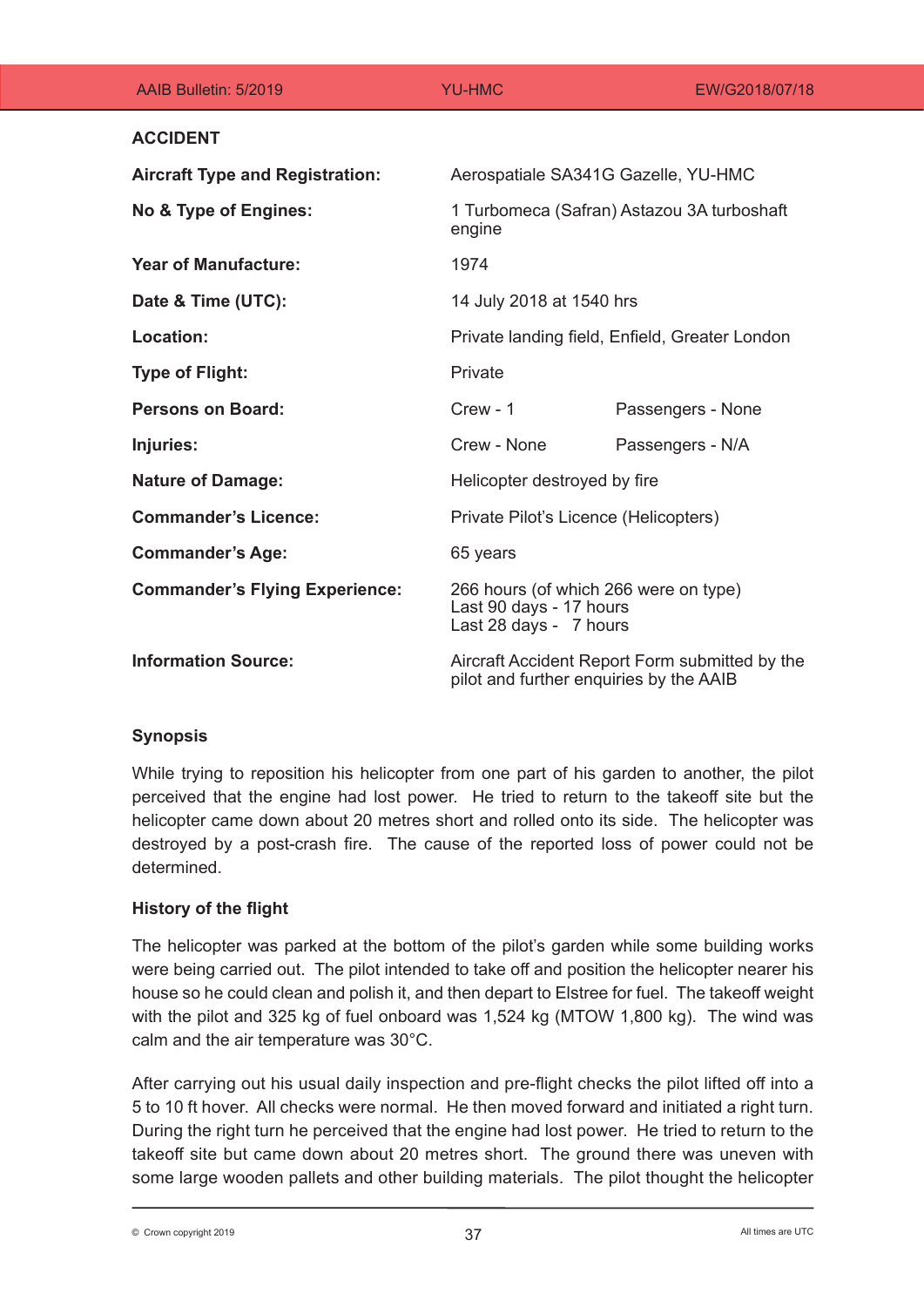probably struck one of the pallets and then rolled onto its side, with the rotor blades striking the ground.

The pilot instinctively climbed out and moved rapidly away from the helicopter. He had omitted to operate the emergency fuel shutoff lever and he could hear the engine running, at low power, as he left the helicopter. He could see steam or smoke so he fetched a fire extinguisher. When he returned the helicopter was on fire with large amounts of smoke.

The fire service had been notified of the fire by a passer-by and arrived on scene 8 minutes after the call, at 1551 hrs. The fire service applied water around the fire to stop it spreading. It then took them about 5 to 6 minutes to set up a new foam machine before they started applying foam to the fire, by which time most of the helicopter had already burnt out.

The pilot stated that the incident happened very quickly and he did not recall seeing or hearing any cockpit warnings.

## **Accident site and aircraft examination**

After the fire had subsided, there was very little remaining of the helicopter (Figure 1). The maintenance organisation recovered the helicopter wreckage to their facility and conducted an investigation but were unable to establish a cause of a loss of power. There was no evidence that the engine had suffered an uncontained failure and the turbine was intact and could be rotated through about 30°, but no further due to impact damage to the combustion chamber. There was very little remaining of the fuel system that could be examined. The engineer at the maintenance organisation thought that the fuel tank had probably been punctured by a pallet or metallic materials on the ground where the helicopter came down, resulting in the post-crash fire.



**Figure 1** Remains of YU-HMC at the accident site (image used with permission)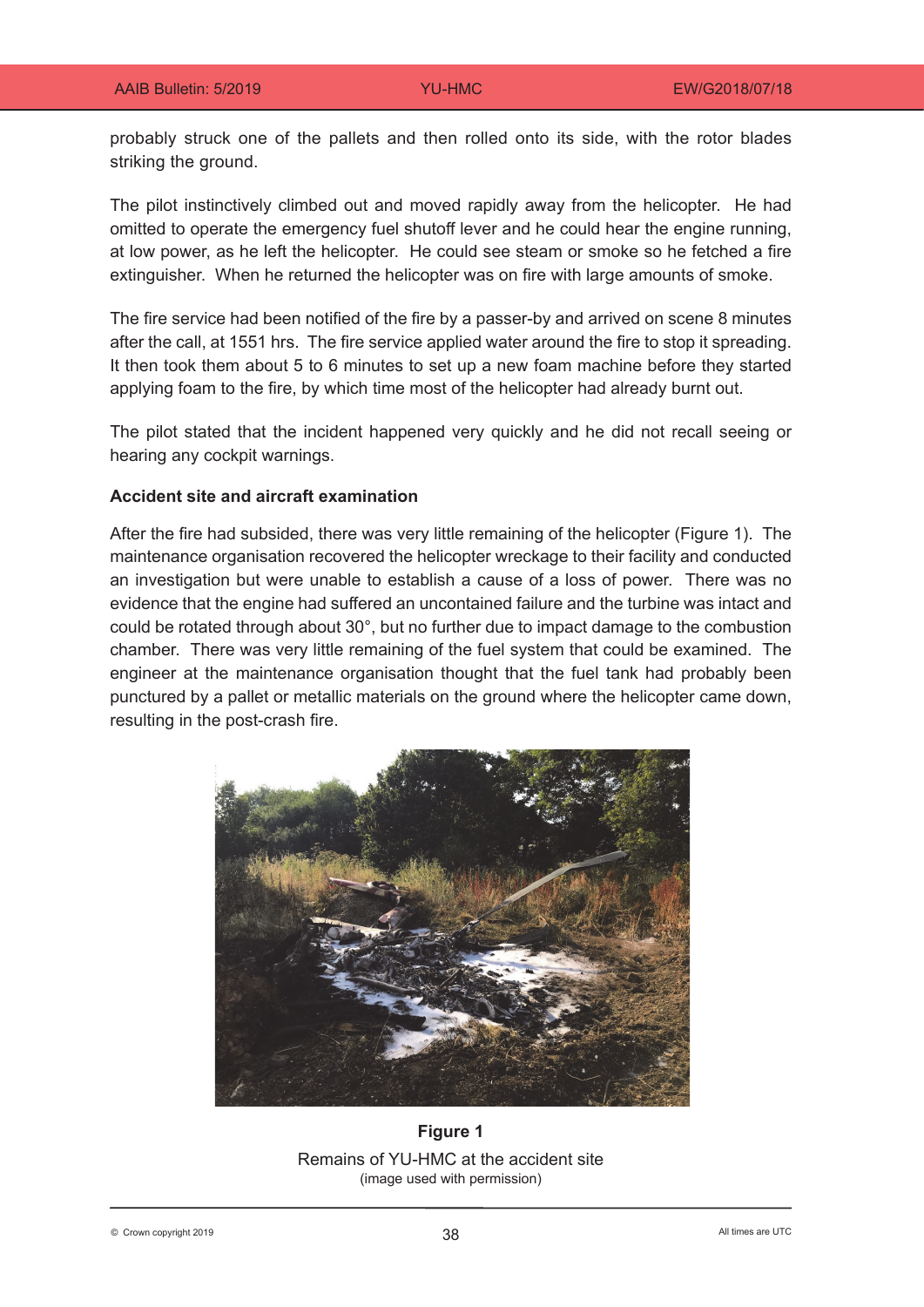## **Engine examination**

The engine had accumulated 4,914 hours since new and 1,424 hours and 2,279 cycles since last overhaul (maximum time between overhauls is 1,750 hours and 5,600 cycles).

The engine manufacturer examined the remains of the engine and performed a borescope examination. Their findings included the following:

- The engine air intake was found to be dirty with aggregated soot deposits.
- The axial and centrifugal compressors did not have any mechanical damage, with no evidence of foreign object impacts.
- Some soft material with the appearance of fibreglass cloth was found in the air path between the axial and centrifugal compressors, indicating continued engine rotation after impact.
- There was small unknown debris like sand or dust at the centrifugal compressor's trailing edge.
- The stator vanes between the axial and centrifugal compressors were coated in black deposits which the engine manufacturer considered may have existed prior to the post-crash fire.
- The diffuser outlet between the axial and centrifugal compressors was coated in deposits that appeared like thin soil, sand powder or dust, which the engine manufacturer considered may have existed prior to the postcrash fire.
- There was some dust in the combustion chamber inlet but no anomalies inside the combustion chamber.
- The  $1<sup>st</sup>$  stage turbine wheel had damaged blade tips which were consistent with a T41 overtemperature condition at some point.
- The blade tips of the  $3<sup>rd</sup>$  stage turbine were discoloured due to heat which was also consistent with a T4 overtemperature condition at some point.

The engine manufacturer stated that thin soil or sand powder deposits in the engine are commonly encountered during engine usage which is why routine chemical washing of the compressor is required. If these deposits build sufficiently it will result in a lower compression rate of the air entering the combustion chamber and therefore less power with the same fuel flow. The fuel control unit will attempt to maintain a constant engine speed so it will increase fuel flow, which will result in a higher temperature. This can lead to a T4 overtemperature and consequential turbine blade tip damage. The system does not have an automatic T4 limiting system and is reliant on the pilot noticing the T4 exceedance and reducing power.

#### **Footnote**

 $\odot$  Crown copyright 2019  $\odot$   $\sim$  2019

The T4 temperature is the temperature measured at the  $3<sup>rd</sup>$  stage turbine exhaust. It is a temperature indicated to the pilot and has an exceedance limit.